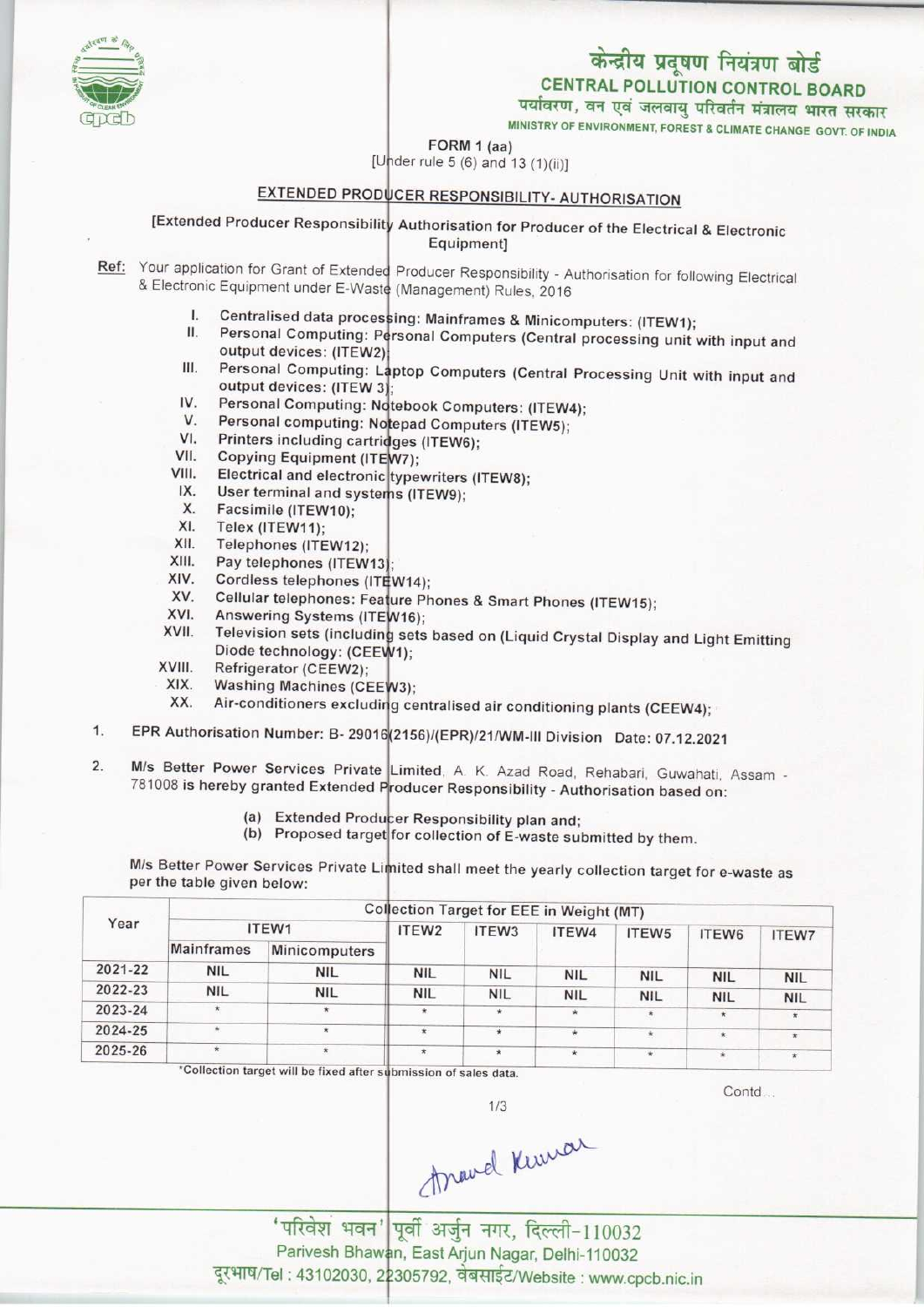

From pre page.....

| Year    | <b>Collection Target for EEE in Weight (MT)</b> |            |            |               |            |            |            |                   |                 |  |  |
|---------|-------------------------------------------------|------------|------------|---------------|------------|------------|------------|-------------------|-----------------|--|--|
|         | ITEW8                                           | ITEW9      | ITEW10     | <b>ITEW11</b> | ITEW12     | ITEW13     | ITEW14     | ITEW15            |                 |  |  |
|         |                                                 |            |            |               |            |            |            | Feature<br>Phones | Smart<br>Phones |  |  |
| 2021-22 | <b>NIL</b>                                      | <b>NIL</b> | <b>NIL</b> | <b>NIL</b>    | <b>NIL</b> | <b>NIL</b> | <b>NIL</b> | <b>NIL</b>        | <b>NIL</b>      |  |  |
| 2022-23 | <b>NIL</b>                                      | <b>NIL</b> | <b>NIL</b> | <b>NIL</b>    | <b>NIL</b> | <b>NIL</b> | <b>NIL</b> | <b>NIL</b>        | <b>NIL</b>      |  |  |
| 2023-24 | $\star$                                         | $\star$    | $\star$    | $\star$       | $\star$    | $\star$    | $\star$    | $\star$           | $^\star$        |  |  |
| 2024-25 | $\star$                                         | $\star$    | $\star$    | $\star$       | $\star$    | $\star$    | $\star$    | $\star$           | $\star$         |  |  |
| 2025-26 | $\star$                                         | $\star$    | $\star$    | $\star$       | $\star$    | $\star$    | $\star$    | $\star$           | $\star$         |  |  |

ixed after submission of sales data.

| Year    |                    | Collection Target for EEE in Weight (MT) |                   |                   |            |  |  |  |
|---------|--------------------|------------------------------------------|-------------------|-------------------|------------|--|--|--|
|         | ITEW <sub>16</sub> | <b>CEEW1</b>                             | CEEW <sub>2</sub> | CEEW <sub>3</sub> | CEEW4      |  |  |  |
| 2021-22 | <b>NIL</b>         | <b>NIL</b>                               | <b>NIL</b>        | <b>NIL</b>        | <b>NIL</b> |  |  |  |
| 2022-23 | <b>NIL</b>         | <b>NIL</b>                               | <b>NIL</b>        | <b>NIL</b>        | <b>NIL</b> |  |  |  |
| 2023-24 |                    |                                          |                   | $\star$           |            |  |  |  |
| 2024-25 |                    |                                          |                   |                   | 老          |  |  |  |
| 2025-26 |                    |                                          |                   |                   |            |  |  |  |

\*Collection target will be fixed after submission of sales data.

#### 3. The Authorisation shall be valid for a period of five (5) years from date of issue with following conditions:

- i. You shall strictly follow the approved Extended Producer Responsibility plan, a copy of which is enclosed herewith as Enclosure-I
- ii. You shall ensure that collection mechanism or collection Centres are set up or designated as per the details given in the Extended Producer Responsibility plan and that shall be completed before the proposed dates if any in the EPR Plan (list of collection Centres and the toll-free numbers for reverse logistics enclosed);
- iii. You shall ensure that all the collected e-waste is channelized to your dismantler/recycler M/s E-waste Recyclers India Shed No.15, Roz ka Meo Industrial Area, Nuh, Haryana and record shall be maintained at dismantler/recycler and at your end.
- iv. You shall maintain records, in Form-2 of these Rules, of e-waste and make such records available for scrutiny by Central Pollution Control Board
- v. You shall file annual returns in Form-3 to the Central Pollution Control Board on or before 30th day of June following the financial year to which that returns relates

### vi. General Terms & Conditions of the Authorisation:

- General Terms & Conditions of the Authorisation:<br>a. The authorisation shall comply with provisions of the Environment (Protection) Act, 1986 and the E-waste (Management) Rules,2016 made there under al shall be provisions of the Environment (Protection) Act, 1986<br>and the E-waste (Management) Rules, 2016 made there under;<br>b. The authorisation or its renewal shall be produced for inspection at the request of an officer<br>
- External Political Board<br>
authorised by the Central Politician Control Board<br>
C. Any change in the approved Extended Producer<br>
Central Politican Control Board within 15 down on
- Any change in the approved Extended Producer Responsibility plan should be informed to Central Pollution Control Board within 15 days on which decision shall be communicated by Central Pollution Control Board within sixty days

Contd...

Aravel Kuwar

2/3